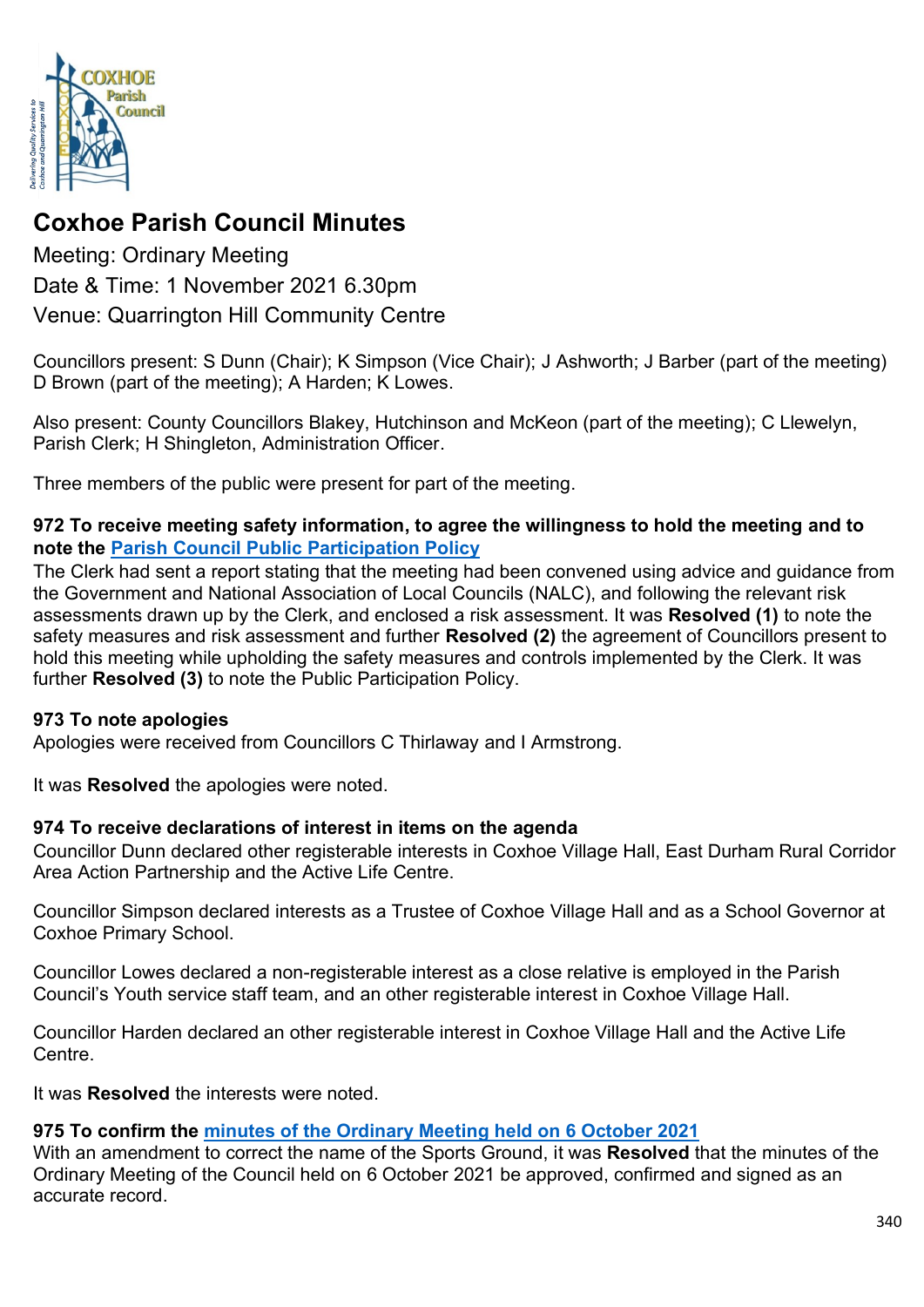#### **976 Public participation**

Queries were raised about keys to the allotments track gate for allotment tenants; the allotments waiting list, and Quarrington Hill Churchyard.

Councillor Brown joined the meeting at this point.

It was **Resolved (1)** the matters raised during public participation were noted.

It was further **Resolved (2)** under Standing Order 10a (iii) to defer the County Councillors' Update to a later point in the meeting.

# **977 To receive Councillors' reports of attendance at meetings and events on behalf of the Parish Council**

None.

#### **978 To receive Committee minutes**

a) to receive the draft minutes of the Youth Strategy Group Committee on 16 September 2021 It was **Resolved** that the draft minutes of the Youth Strategy Group Committee on 16 September 2021 were received.

b) to receive the draft minutes of the Events, Environment and Finance Committee meeting held on 16 September 2021

It was **Resolved** that the draft minutes of the Events, Environment and Finance Committee on 16 September 2021 were received.

#### **979 To consider activity in relation to Councillor Vacancies**

a) To agree that co-option will be undertaken for the vacancy in Quarrington Hill Ward It was **Resolved** that co-option will be advertised for the vacancy in Quarrington Hill Ward, with a date set ahead of the December meeting for statements to be received by prospective candidates, and the Clerk to continue advertising ahead of each subsequent meeting if required, until vacancies are filled.

b) to agree activity in relation to the Notice of Vacancy in Coxhoe Ward

The following were **Resolved**:

**(1)** to note that the Parish Clerk will be advised on 2 November whether or not an election has been called.

**(2)** to agree that if an election has not been called, the Parish Clerk should advertise co-option for the vacancy in Coxhoe Ward, with a date set ahead of the December meeting for statements to be received by prospective candidates and the Clerk to continue advertising ahead of each subsequent meeting if required, until vacancies are filled.

**(3)** to note the Co-option Policy.

#### **980 To consider financial matters**

a) Finance Report, Bank Reconciliation and Payment Schedule

The Clerk had circulated a report with the agenda. The bank balances at 26 October 2021 were £78,747.67 in Unity Trust Bank, £75,524.33 in Nationwide and the reconciliation showed £0.00 on the credit card.

November Payments

| <b>No</b> | Payee | Description | Amount            |
|-----------|-------|-------------|-------------------|
| <b>.</b>  | Staff | Salaries    | ,065.00<br>$\sim$ |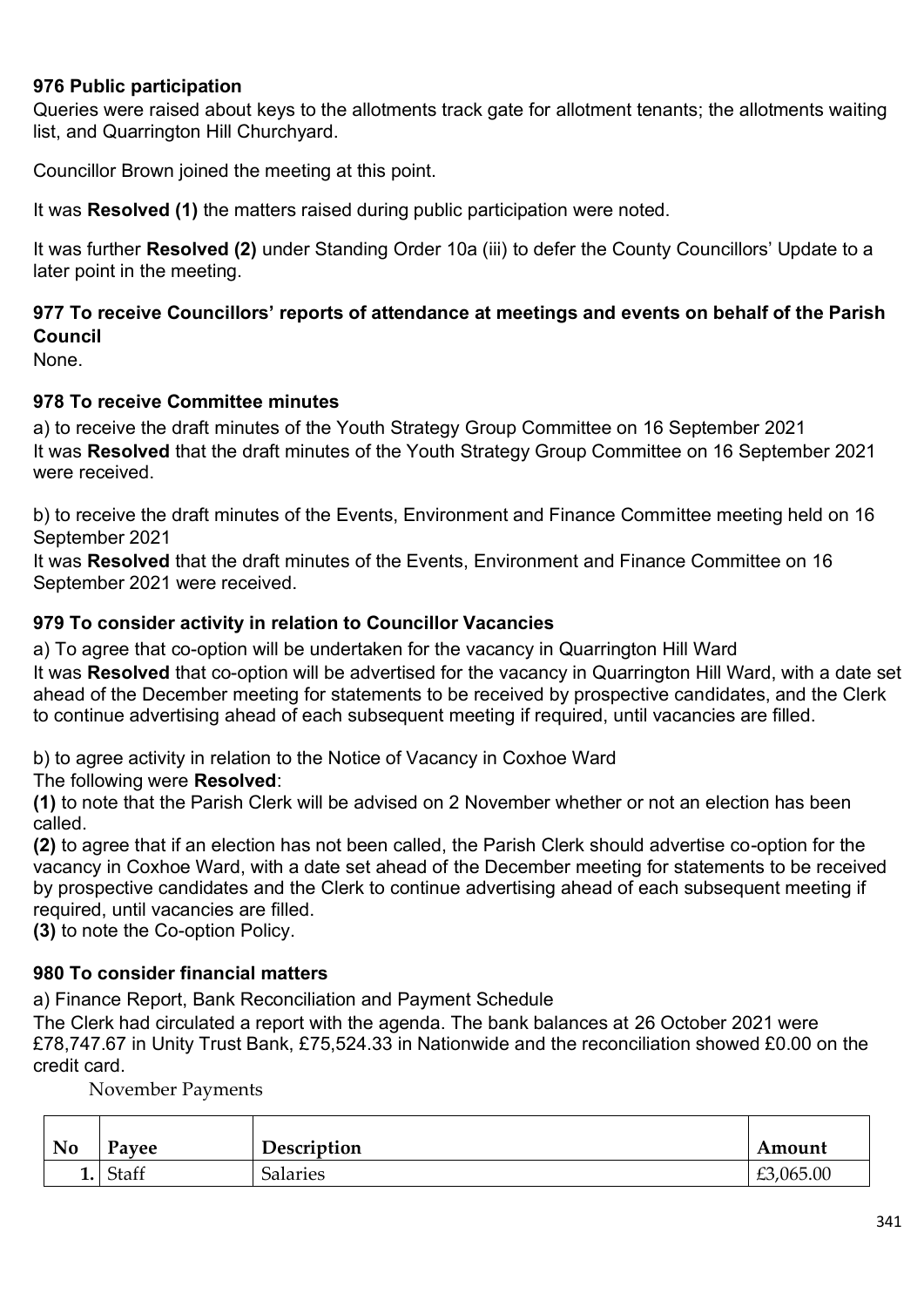| 2. | <b>NEST</b>             | <b>Employer &amp; Employees' Pension Contributions</b>                          | £144.63 |
|----|-------------------------|---------------------------------------------------------------------------------|---------|
| 3. | <b>HMRC</b>             | <b>Employer Liabilities</b>                                                     | £681.71 |
| 4. | SE Landscaping          | Grounds Maintenance Contract                                                    | £884.90 |
| 5. | <b>BT</b>               | Landline & internet                                                             | £52.92  |
| 6. | <b>ITC</b>              | Sophos Internet Security & One drive storage                                    | £10.80  |
| 7. | Vodafone                | 3 x Mobile Phones                                                               | £51.69  |
| 8. | <b>Scottish Power</b>   | Memorial Garden Lighting                                                        | £12.00  |
| 9. | <b>Total Business</b>   | Photocopier Usage                                                               | £23.04  |
|    | 10 Viking               | Keyboard & Mouse, Stationery, Postage Stamps                                    | £75.08  |
|    | 11 SE Landscaping       | Weed and Feed at Sports Field                                                   | £336.00 |
|    | 12 Rialtas Business     | <b>Accounts Software</b>                                                        | £148.80 |
|    | Solutions (RBS)         |                                                                                 |         |
|    | Ltd                     |                                                                                 |         |
|    | 13 Viking               | Stationery [payment of amount previously incorrectly<br>invoiced]               | £20.43  |
|    | 14 Plantscape           | Hanging basket brackets (of which £74.85 recharged to<br>Durham County Council) | £214.58 |
|    | 15 Total Business       | Photocopier Usage                                                               | £29.48  |
|    | 16 Society of Local     | Training Course Youth Team Leader                                               | £84.00  |
|    | Council Clerks          |                                                                                 |         |
| 17 | Society of Local        | <b>Training Course Administration Officer</b>                                   | £42.00  |
|    | <b>Council Clerks</b>   |                                                                                 |         |
|    | 18 Viking               | <b>Stationery &amp; Postage Stamps</b>                                          | £76.27  |
|    | <b>19 ITC</b>           | New user set up and one drive access                                            | £60.00  |
|    | 20 Mackenzies Ltd       | Repairs to paving in Memorial Garden                                            | £348.00 |
|    | 21 Royal British        | <b>Remembrance Wreaths</b>                                                      | £92.00  |
|    | Legion                  | Section 137 payment                                                             |         |
| 22 | Viking                  | Laptop Riser                                                                    | £14.99  |
|    | 23 Viking               | Storage Cupboard                                                                | £187.51 |
|    | 24 Coxhoe Village       | Half year Office Rent                                                           | £500.00 |
|    | Hall Association        |                                                                                 |         |
|    | 25 UK Wristbands        | Wristbands for Fireworks Display                                                | £123.99 |
|    | 26 Glowsticks.co.<br>uk | Merchandise for stall Fireworks Display                                         | £195.46 |
| 27 | Amazon                  | Cool packs for first aid                                                        | £17.99  |
|    | 28 Amazon               | First aid kit and plasters                                                      | £30.42  |
|    | 29 Amazon               | Magnets for notice boards                                                       | £9.88   |
|    | 30 Microsoft            | 365 Subscription                                                                | £5.99   |
|    | 31 Zoom                 | Zoom Subscription                                                               | £14.39  |
|    | 32 Lloyds               | Monthly Fee                                                                     | £3.00   |

Payments are gross (after VAT) unless indicated otherwise. Section 137 payments are marked as such.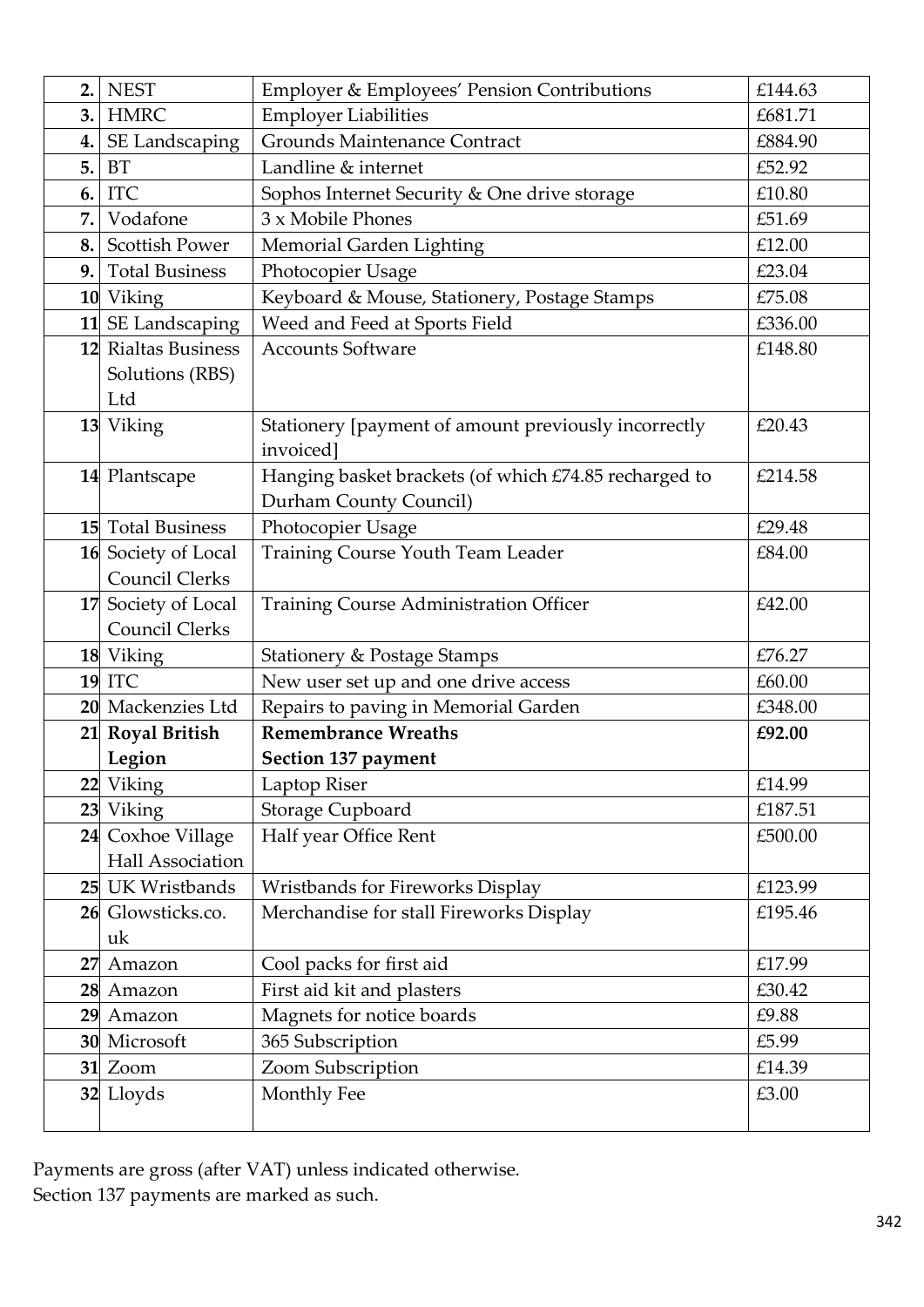| Ref | Description                    | <b>Further information</b> | Amount     |
|-----|--------------------------------|----------------------------|------------|
|     | <b>A.</b> Precept 2021 to 2022 | Second and final part      | £68,825.50 |
|     | <b>B.</b> Insurance Claim for  | Minus policy excess        | £830.00    |
|     | damage to Coxhoe               |                            |            |
|     | Village Hall                   |                            |            |
|     | VAT Reclaim                    | July to September 2021     | £1,759.17  |

It was **Resolved (1)** to note the report.

It was **Resolved (2)** the bank balances were noted.

It was **Resolved (3)** to approve the payments.

It was **Resolved (4)** to note the monies received.

It was further **Resolved (5)** to cancel the Zoom subscription, noting that it can be restarted if required.

#### b) Employer costs for October 2021

Councillor Lowes had declared an interest in the employee payments and did not take part in the discussion or vote.

It was **Resolved** the employer costs were noted.

c) Budget 2021 to 2022

The Clerk had sent the budget document and budget notes. The budget will be considered by the Events, Environment and Finance Committee and all Members were invited to attend.

It was **Resolved** the budget notes and budget were noted.

d) Reserves Policy and process for setting budget and precept for 2022 to 23 The Clerk had updated the Reserves Policy with recommendations for targets and had sent a report detailing the budget setting process.

The following were **Resolved**:

- **(1)** the report on the budget setting process was noted.
- **(2)** to adopt the Reserves Policy as amended, with targets linked to planned budget expenditure.

#### **981 County Councillors' Update**

The update from County Councillors included:

- Hedges in Quarrington Hill and Ashbourne Drive
- Clean and Green team
- Walkabout held with Glebe Housing
- Quarry traffic
- Smells and noise from the tip
- Red Briar Bank
- Top soil dumped in an area of Quarrington Hill
- Coxhoe Primary School outdoor learning
- Path behind Quarrington Hill football field

Parish Councillors asked about a traffic survey on Coxhoe front street. County Councillor McKeon said she has raised this with the Police and Crime Commissioner.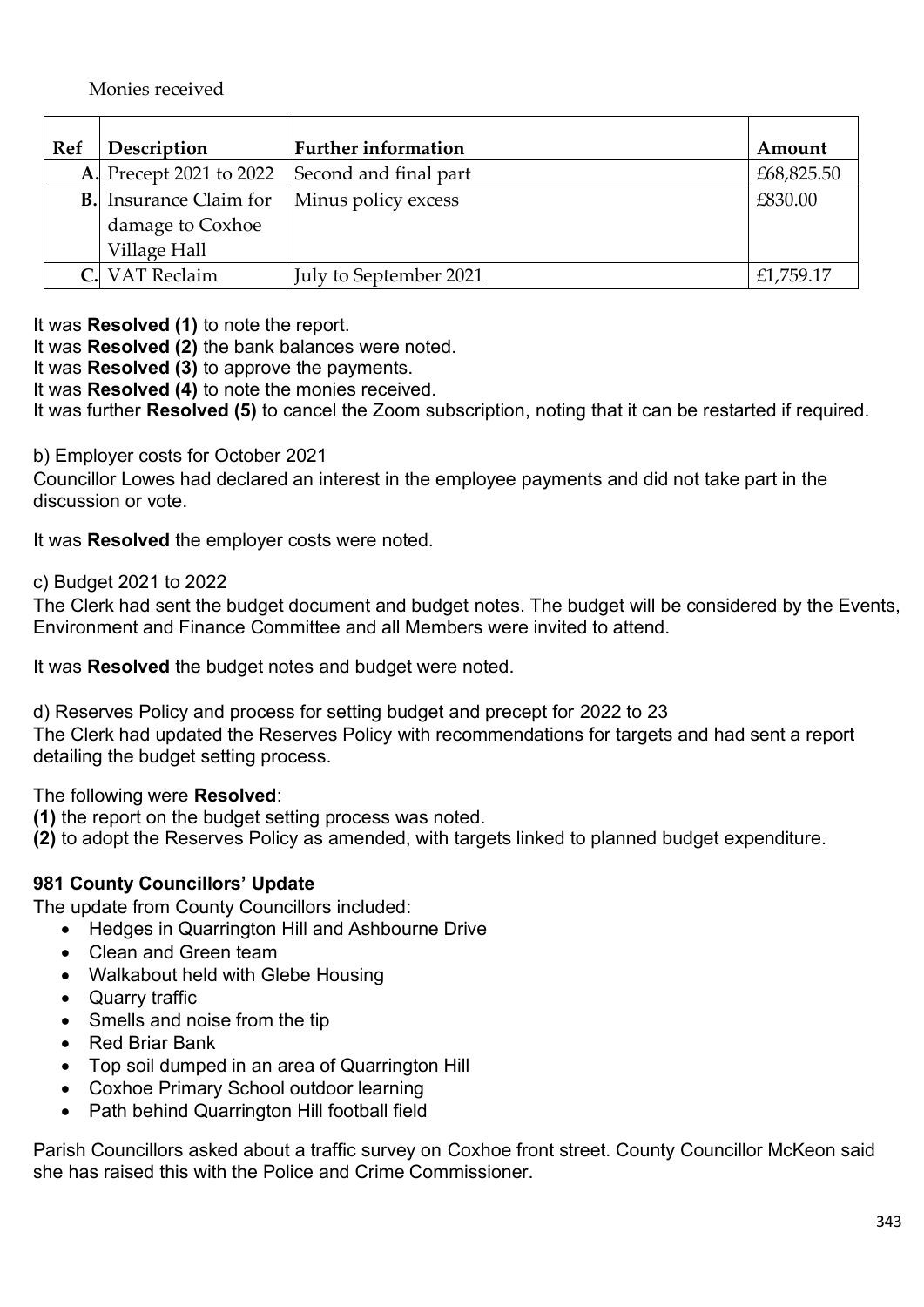It was **Resolved** the County Councillors' Update was noted.

### **982 Clerk's Report**

The Clerk had sent a report. a) To consider Matters raised by residents It was **Resolved** the matters raised by residents were noted.

b) Training

It was **Resolved** to note the training attended.

c) Insurance

It was **Resolved (1)** to note that the insurer has settled the claim for the damage done with water ingress. It was **Resolved (2)** to note the Clerk will recover the insurance excess from Coxhoe Village Hall Association as per the lease.

d) Coxhoe Cares

It was **Resolved** to note the continuing activity.

e) To note activity undertaken and the Clerk's priorities It was **Resolved** to note the activity undertaken and the Clerk's priorities.

**983 To agree Parish Council policies: to consider the adoption of a Memorial Tree Planting Policy** The Clerk had sent a draft Memorial Tree Planting Policy.

It was **Resolved** to adopt the Memorial Tree Planting Policy.

#### **984 To note Parish Council Youth Provision Report**

Councillors requested details of the numbers of young people attending sessions in the monthly reports.

It was **Resolved** to note the report.

#### **985 Planning, Correspondence and Consultations Report**

a) To consider planning applications

1. [DM/21/03270/AD](https://publicaccess.durham.gov.uk/online-applications/simpleSearchResults.do?action=firstPage) Land To The Rear Of Delamere And Lamorna Station Road West Coxhoe DH6 4AS

Councillor Dunn declared an interest as a Governor of Coxhoe Primary School and did not take part in the vote.

Section 106 monies were discussed.

It was **Resolved (1)** to object to this sign board on highway safety grounds.

It was **Resolved (2)** to ask the County Council's Planning Officer to attend a meeting to update Councillors on this development.

Councillor Barber left the meeting during the above discussion.

2. To consider any planning applications received after the agenda was issued to be dealt with by the Clerk using delegated authority None were received.

b) To note approved, withdrawn and refused decisions None.

The Chair left the meeting temporarily and the Vice Chair Councillor Simpson took over the chair.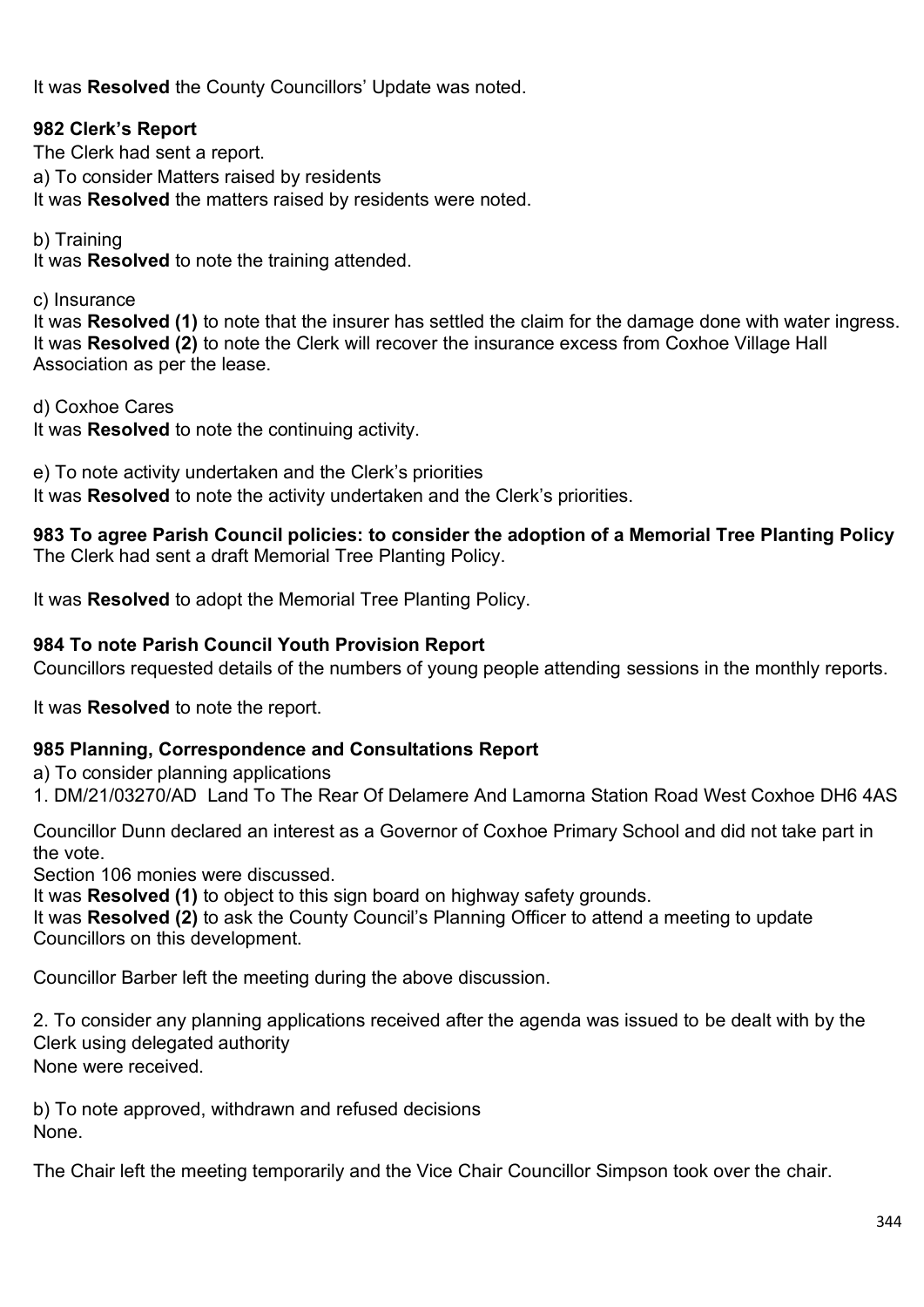c) To consider correspondence

1. Durham County Council Physical Activity Strategy

County Councillor McKeon gave some information about the correspondence. It was **Resolved** to note the correspondence about the Physical Activity Strategy.

2. Durham County Council Leisure Transformation Consultation

County Councillor McKeon gave some information about the correspondence. It was **Resolved** to note the correspondence about the Leisure Transformation Consultation.

Councillor Dunn resumed the Chair.

d) To note bulletins

It was **Resolved** the bulletins were noted.

e) To consider a response to consultations including licensing applications

1. To consider a response to a Department of Transport Draft Order to stop up a section of road by 23 Coronation Terrace, Coxhoe

It was **Resolved (1)** to object to the stopping up order at Coronation Terrace.

It was **Resolved (2)** to ask the Planning Officer to also provide an update about this development to a Council meeting.

2. To consider a response to Durham County Council regarding a licensing application for Bear and Bottle, 22 Church Street, Coxhoe

It was **Resolved** to support the licensing application for the Bear and Bottle.

#### **986 To consider Land, Buildings and Open Spaces**

The Clerk had sent a report.

a) to consider a potential electric vehicle charging point in Coxhoe Village Hall car park It was **Resolved** the Council approves installation of two electric vehicle charging points in the Village Hall car park, as the landlord within the Village Hall, and if Coxhoe Village Hall Association also agree and with any major amendments to be brought back to Council prior to installation.

b) to consider permission for a lift and fire escape at Coxhoe Village Hall

It was **Resolved** the Council gives landlord's permission for a lift and fire escape at Coxhoe Village Hall, with the Clerk to make the insurers aware of the works and to advise the Village Hall Association that if there are any requirements from the insurer these would need to be met.

#### c) CCTV Sports field

The Clerk recommended that Councillors note the County Council's CCTV Policy in relation to the CCTV at the Shaun Henderson Community Sports Ground. It was **Resolved** the County Council's CCTV Policy was noted

d) to note and agree activity in relation to the Old School Site

It was **Resolved** that the Clerk is to ask the developer to draw up an agreement for the Parish Council to seek advice on.

e) to discuss potential development of land adjoining Foundry Row and Prospect Place Councillor Dunn had requested this be added to the agenda.

It was **Resolved (1)** that the Clerk is to contact the three County Councillors asking them to ensure that the County Council does not dispense of a strip of land between the paddock by Lowfield Bungalow off Foundry Row and Beechfield Rise.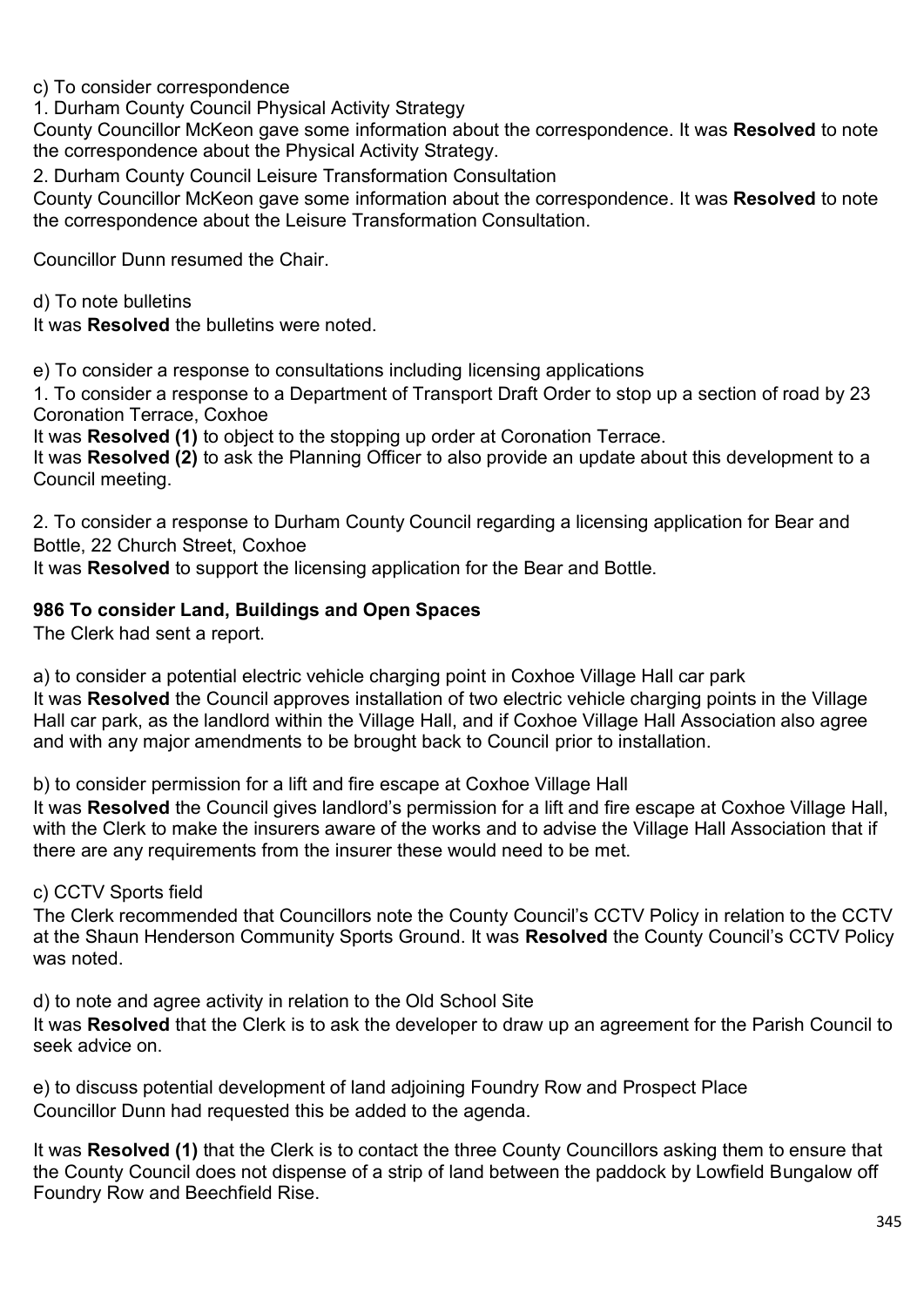It was **Resolved (2)** to defer the next agenda item to later in the agenda.

It was **Resolved (3)** to note the report on Land, Buildings and Open Spaces.

# **987 To consider Parish Council events**

The Clerk had sent a report.

a) To consider the Fireworks Display November 2021

Plans are in place and the Clerk had provided an update on Covid figures in the region. It was **Resolved** to note the update in the report.

b) To note activity in relation to the Remembrance Ceremony at Coxhoe Village Hall on 14 November 2021

Plans for Coxhoe Remembrance are almost finalised. It was **Resolved (1)** that the Parish Council will pay for wreaths and crosses for Quarrington Hill Remembrance.

It was **Resolved (2)** to note the update in the report.

c) to agree activity in relation to a Christmas Tree light up event

The following were **Resolved**:

**(1)** to note that this event will be considered further at the Events, Environment and Finance Committee meeting on 15 November.

**(2)** to approve the Clerk to make expenditure on this event up to her delegated levels.

**(3)** the Clerk to investigate the costs of barriers events on the village green.

**(4)** to note the report on Events.

# **988 To note Community Reports**

Coxhoe History Group It was Resolved to note the posters and programme sent by Coxhoe History Group.

# **989 To consider items for the agenda of a future meeting**

None raised.

# **990 Date and time of next meeting**

To be confirmed at the meeting

It was **Resolved** the Clerk will arrange the December meeting to be held on a Monday or Thursday at Quarrington Hill Community Centre.

It was further **Resolved** to note that the Council will consider the locations of future meetings in January.

#### **991 To consider a resolution that the following items were classified as being of a confidential nature in accordance with section 1(2) of the Public Bodies (Admission to Meetings) Act 1960. At this point of the agenda, if agreed, all members of the press and public were asked to leave the meeting**

At this point of the agenda, it was **Resolved** that all members of the press and public were asked to leave the meeting in accordance with Section 1(2) of the Public Bodies (Admission to Meetings) Act 1960.

County Councillor McKeon and the remaining members of the public left the meeting at this point.

#### **992 To note updates and consider resolutions about Parish Council staffing and recruitment**  The following were **Resolved**:

**(1)** to note the report, budget forecast explanation and current staffing arrangements.